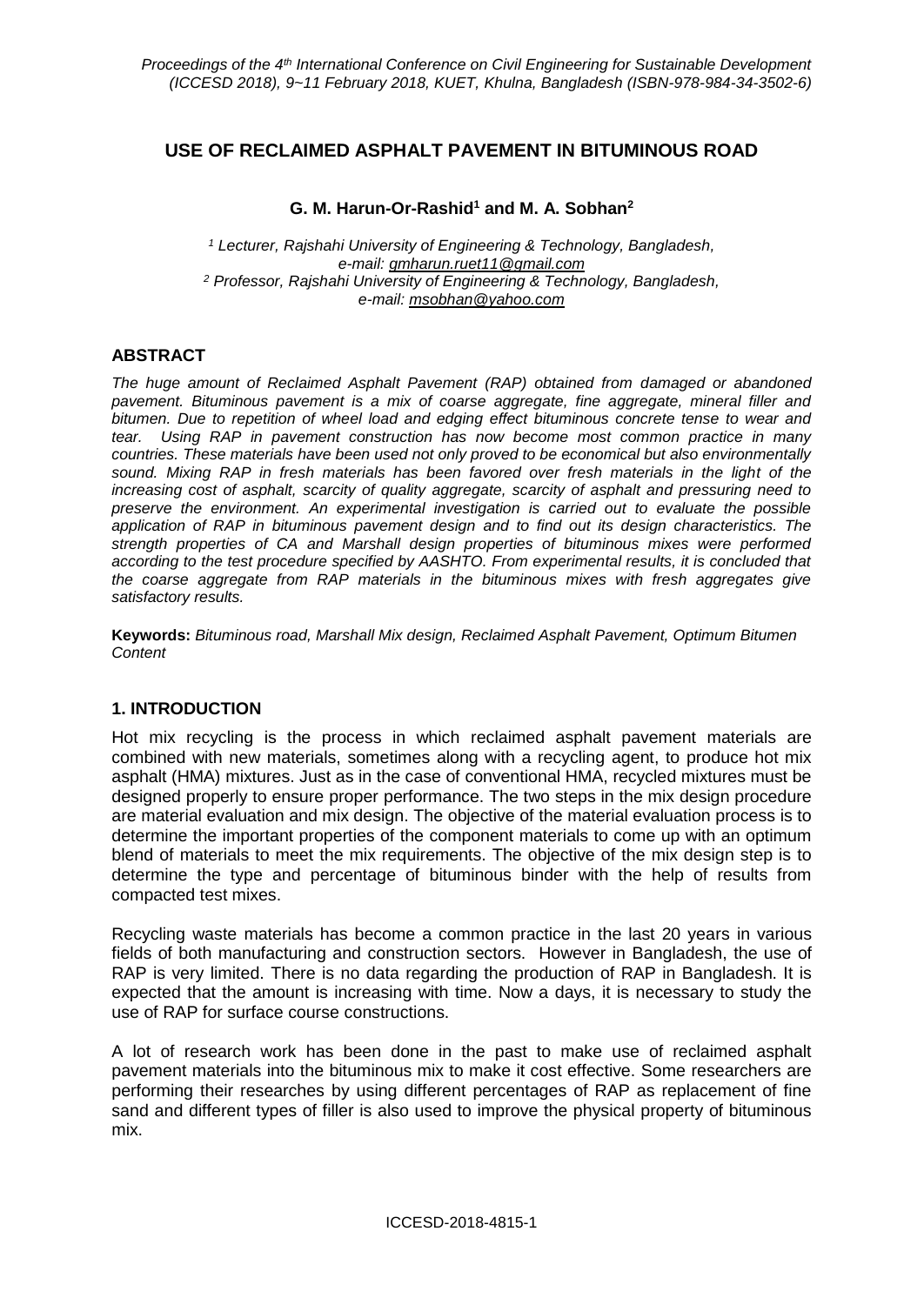The study reveals that the bituminous mixes with RAP especially at 50% to 100% replacement ratio provide better performance compared to those of new conventional HMA mixtures to improve the mechanical properties, durability performance and also stripping resistance. The addition of RAP has a great influence on improving the indirect tensile strength where the highest values are achieved at 50% RAP content (Ebrahim et al., 2015), Srikant et al.,(2014) showed that the warm mix prepared at 1200°c mixing with 30% RAP content shows higher stability when compared with warm mix prepared at 110°C. Mohamady et al.,(2014) represented that 30% RAP ensured superior field performance after construction. (Tambake et al., 2014) represented that the optimum binder content is reduced by increasing the percentage of RAP content and the recommended percentage of RAP mix is 20%. (Pradyumna et al., 2013) represented that the addition of RAP improves all the properties of the bituminous mixes. This indicates that mixes with 20% RAP would perform better than the virgin mixes under similar condition. Arshad and yanjun, 2012 represented that mixtures containing RAP shows significant variability and the variability increases with the increase in RAP content.

## **1.1 Benefits of Recycling**

Recycling of bituminous pavement materials can

- $\triangleright$  save money for local government and other purchasers
- $\triangleright$  create additional business opportunities
- $\triangleright$  save energy when recycling is done on site
- ➢ conserve diminishing resources of aggregate and petroleum products
- $\triangleright$  finally help local governments meet the goal of reducing disposal of 50 percent

#### **1.2 Objectives**

- ❖ To determine the percentage of materials in RAP.
- ❖ To determine the properties of aggregates in RAP.
- $\div$  To study the use of RAP materials in bituminous mixes with fresh aggregates

## **2. METHODOLOGY**

In this study the RAP sample was collected from Bornaly to Medical Road in Rajshahi. Quantitative extraction of bitumen from bituminous paving mixtures was done by the test procedure ASTM D2171. After extraction of bitumen from RAP, the appearance of the aggregate is shown in Figure 1. After separating RAP materials 62% coarse aggregates, 28% fine aggregates, 7% mineral filler and 3% bitumen were found. Then the RAP materials were put into the various tests and their suitability were checked for further investigations. The test results of the fresh coarse aggregate and coarse aggregate from RAP presented in Table 1. RAP aggregates were found to satisfy the requirements as per AASHTO (1987), BS (812) and LGED (2008).

| <b>Properties</b>                             | <b>Coarse Aggregate</b> |            | <b>Limiting Value</b> |
|-----------------------------------------------|-------------------------|------------|-----------------------|
|                                               | Fresh                   | <b>RAP</b> |                       |
| Los Angeles Abrasion Value (Grade-A), Percent |                         | 20         | $\leq 40$             |
| Aggregate Impact Value, Percent               |                         | 10         | $\leq 40$             |
| Aggregate Crushing Value, Percent             | 16                      | 19         | $\leq 35$             |
| Ten Percent Fines Value, (KN)                 | 300                     | 265        | $\geq 100$            |

|  |  |  | Table 1: Strength properties of coarse aggregate |
|--|--|--|--------------------------------------------------|
|  |  |  |                                                  |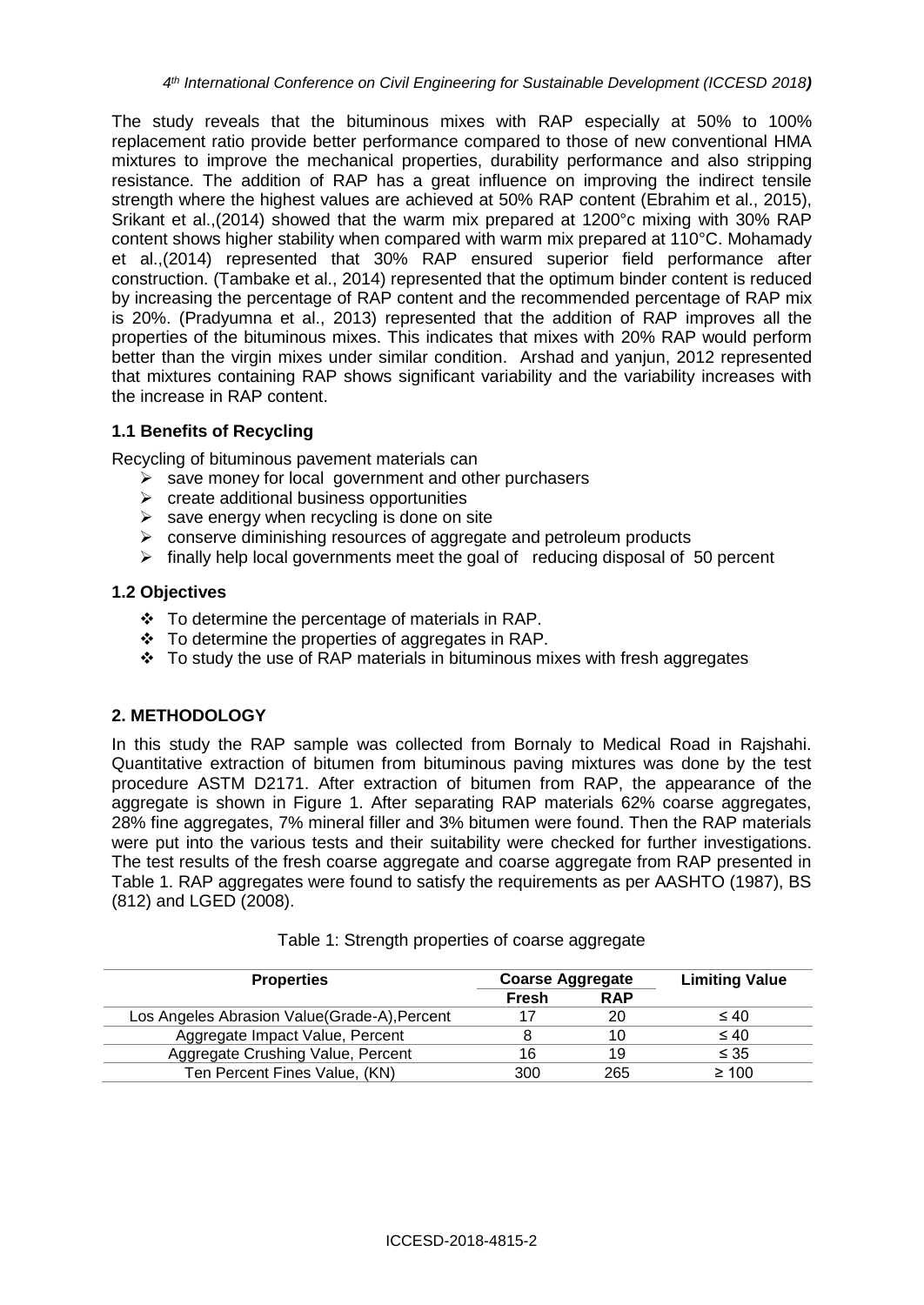

Figure 1: Appearance of coarse aggregate from RAP

## **2.1 Mix Design**

To investigate the behavior of asphalt mixes with different aggregates, continuously graded asphalt macadam is essential. In the continuously graded bituminous macadam, the aggregate blend is designed to be evenly graded from coarse to fine so as to arrive at a dense mix with a controlled void content, hence producing a stable and durable paving. The objective of the study was to make a comparative study of asphalt mixes with RAP materials in varying percentages with fresh aggregate. Five types of mixes were studied and these were designated as mix types A, B, C, D and E

Mix A: in which Fresh CA is 100% Mix B: in which Fresh CA is 90% and 10% CA from RAP Mix C: in which Fresh CA is 85% and 15% CA from RAP Mix D: in which Fresh CA is 80% and 20% CA from RAP Mix E: in which Fresh CA is 75% and 25% CA from RAP

## **2.2 Marshall properties**

Marshall Stability test of a mix is defined as the maximum load carried by a compacted specimen at a standard test temperature of 60°C. The flow value is the deformation of the Marshall Test specimen that undergoes during the loading upto the maximum load in 0.25 mm units (Tambake, Kumar, and Manjunath, 2014). Marshall Stability test is applicable for hot mix design using bitumen and aggregates. Marshall properties like stability, flow value, unit weight, total voids in a mix, voids in mineral aggregates and voids filled with bitumen were found for different percentages bitumen and RAP content. The graphs were plotted for bitumen content with Marshall Stability, unit weight and air voids. The bitumen content corresponding to maximum stability, maximum unit weight and 4% air voids were obtained from these graphs. The maximum permissible air voids is 3%-5% according to MORTH. The average value of bitumen content obtained from the 3 plotted graphs is treated as the optimum bitumen content (OBC). Marshall test results and OBC values for different percentages RAP content is tabulated in Table 2.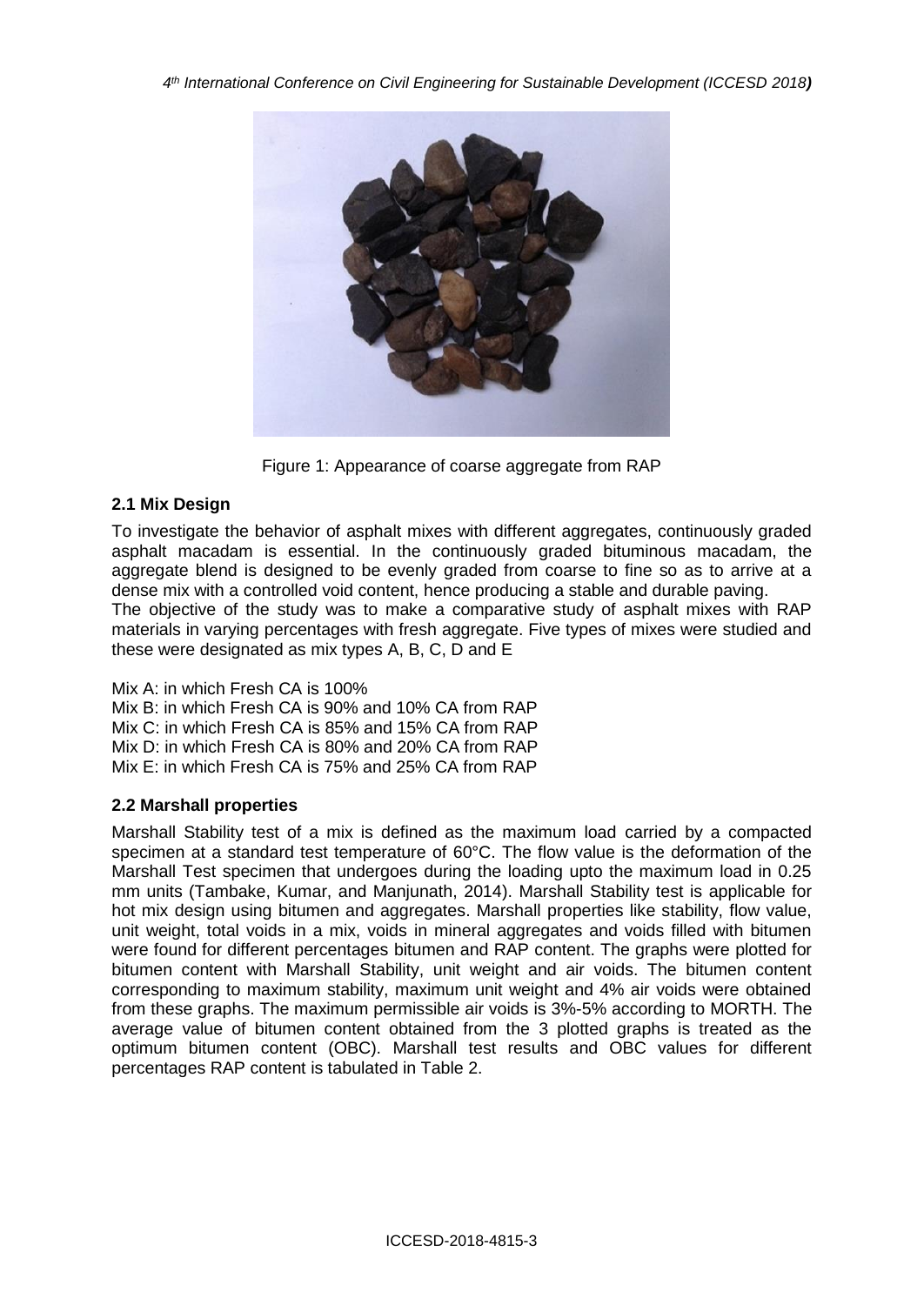| Aggregate<br>Types | O.B.C.<br>(%) | Unit<br>Weight<br>(kg/m <sup>3</sup> ) | <b>Marshall</b><br><b>Stability</b><br>(KN) | <b>Flow</b><br>Value<br>(0.25mm) | Air<br>voids<br>(%) | <b>VMA</b><br>(%) | <b>VFB</b><br>(%) | <b>Marshall</b><br>stiffness<br>(kN/mm) |
|--------------------|---------------|----------------------------------------|---------------------------------------------|----------------------------------|---------------------|-------------------|-------------------|-----------------------------------------|
| A                  | 5.55          | 2346                                   | 16.30                                       | 14.6                             | 3.9                 | 13.75             | 70                | 1.12                                    |
| B                  | 5.50          | 2336                                   | 15.45                                       | 14.7                             | 3.8                 | 15.20             | 74                | 1.05                                    |
| C                  | 5.45          | 2320                                   | 14.40                                       | 15.1                             | 3.6                 | 16.00             | 78                | 0.95                                    |
| D                  | 5.37          | 2305                                   | 13.50                                       | 15.3                             | 3.4                 | 16.50             | 79                | 0.88                                    |
| Е                  | 5.20          | 2297                                   | 11.70                                       | 15.5                             | 3.0                 | 17.20             | 81                | 0.75                                    |





Figure 2.1: Relationship between Unit weight and percent bitumen content for different mixes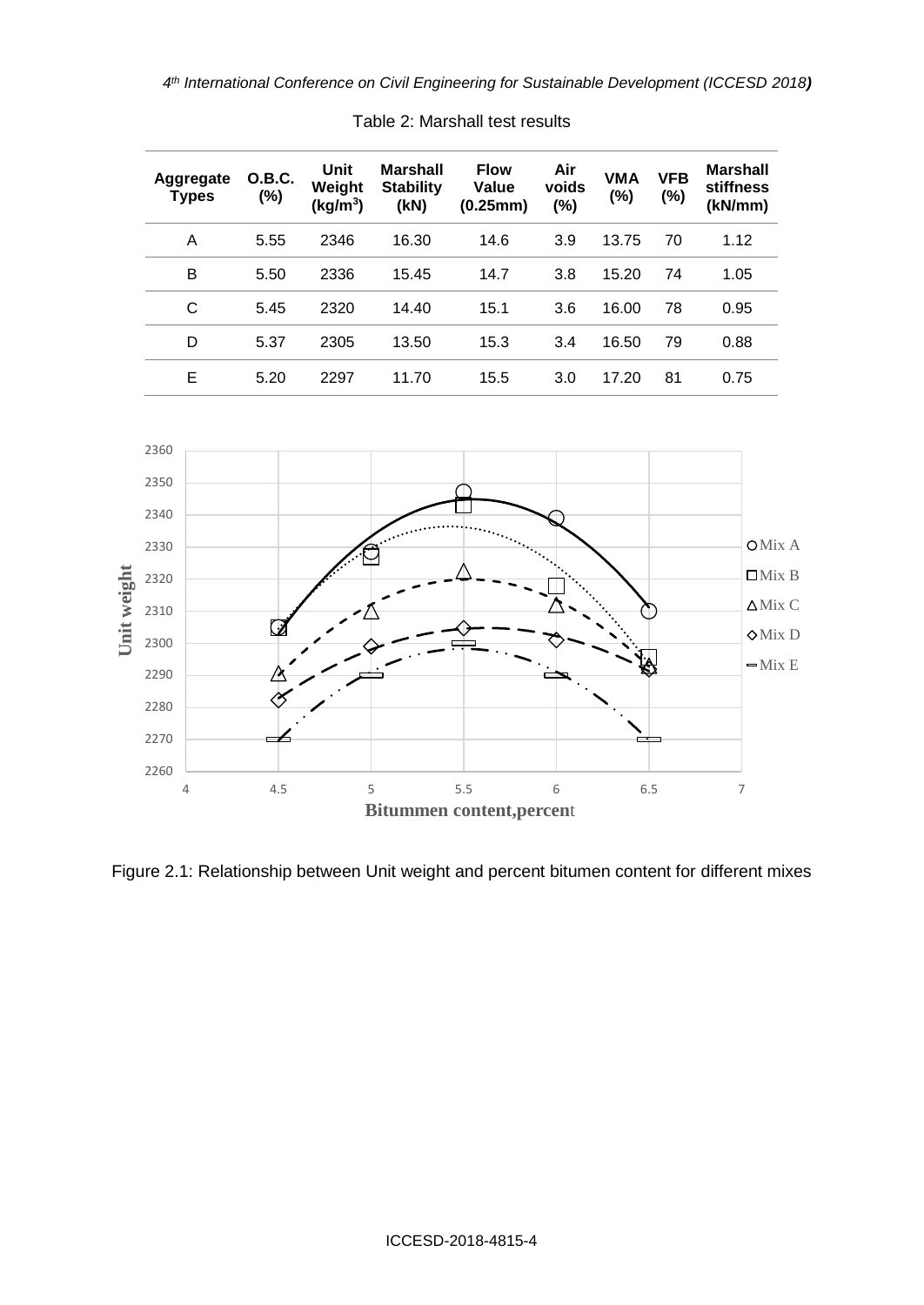

Figure 2.2: Relationship between Marshall Stability and percent bitumen content for different mixes



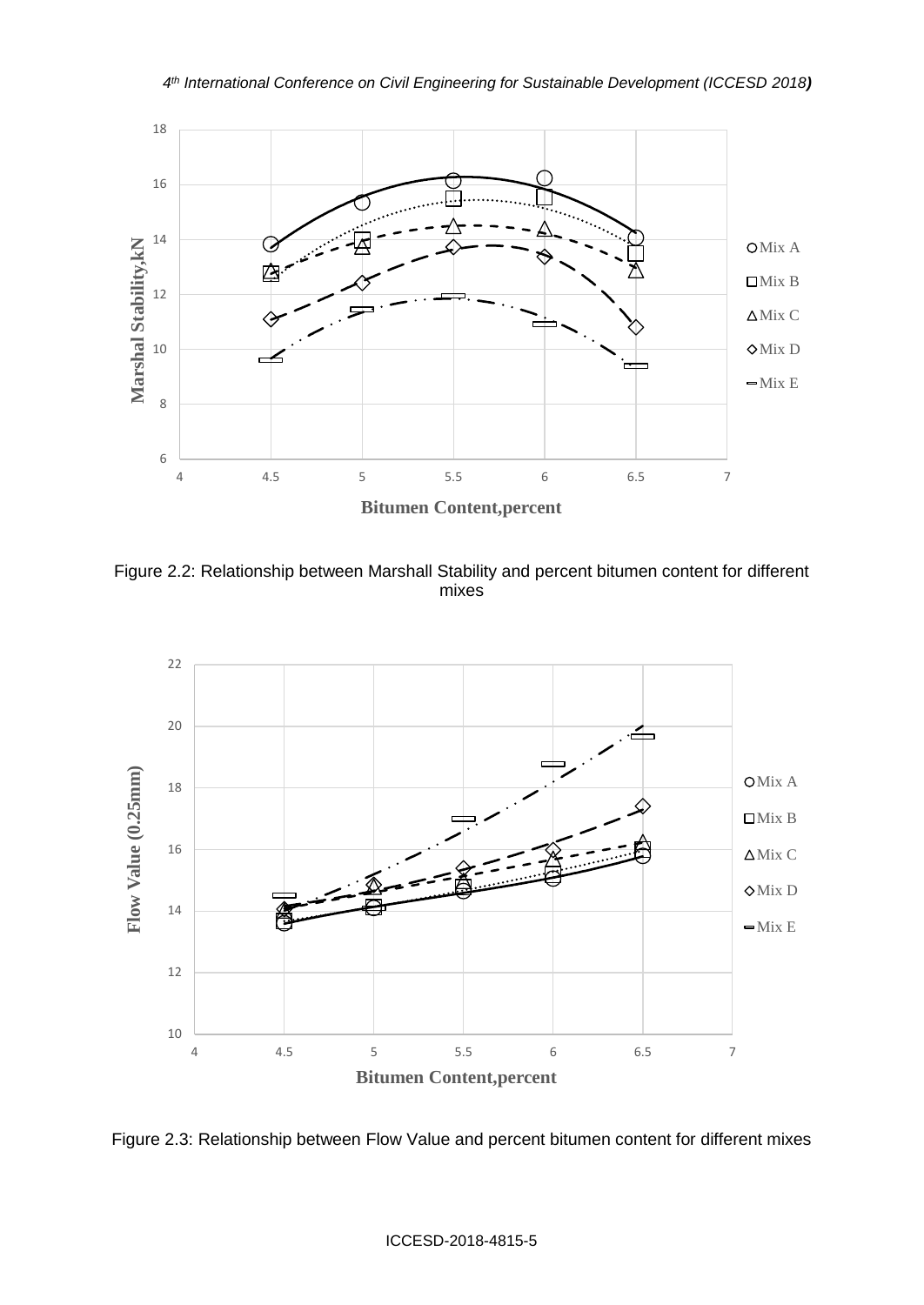



## **3. ANALYSIS OF RESULTS**

From the Marshall test results it is seen that the optimum bitumen content percent is decreased as the RAP percent increase. This happens due to the old bitumen filled the pores of the RAP. It also occurs due to the presence of some amount of rounded shape coarse aggregate. Rounded shape particles quickly slips to gain stability and for that reason amount of OBC reduced. Moreover, increasing RAP percent from zero to 25% decreases the optimum bitumen content from 5.55% to 5.2%. This means that saving in optimum bitumen content by about 7% is achieved.

Unit weight is decreasing with the increasing percentages of RAP content. It is remarked that, increasing RAP percent from zero to 25% reduce the unit weight by only 2%. From the Table 2 it is noticed that, the mix stability is decreasing as RAP percent increase. Due to the presence of some smooth and round shape aggregates in the mix shear resistance decreases, ultimately results in decrease in stability. It is also noted that, increasing RAP from zero to 25% decrease the stability value from 16.3 to 11.7 kN i.e. decreased by about 28%. The mix flow increases as the RAP percent increases. When RAP percent increases from zero to 25%, the flow value increases from 14.6 (0.01 inch) to 15.5 (0.01 inch).

The total air voids in a mix is an important factor that must be considered when designing bituminous Concrete mixture. 3% to 5 % of the total mix volume is the limiting of the total air voids in a mix. When air voids are lower than 3% bleeding of bitumen will occur. Otherwise, for air voids percent greater than 5% of the mix, the pavement will be weak and unstable. From these considerations the bituminous binder is a very sensitive element in pavement design. From the table 2 it is seen that increasing the RAP percent will decrease the corresponding air voids ratio. This causes due to the old bitumen filled the aggregate pores which minimize the voids percent. Increasing the RAP percent from zero to 25% decreases the air voids percent from 3.9% to 3%.

From Table 2 it is found that the voids in mineral aggregate and voids filled with bitumen are increased as the RAP percent increases. This causes due to the ineffective old bitumen in the aggregate pores which prevent the new bitumen from occupying deeply the aggregate